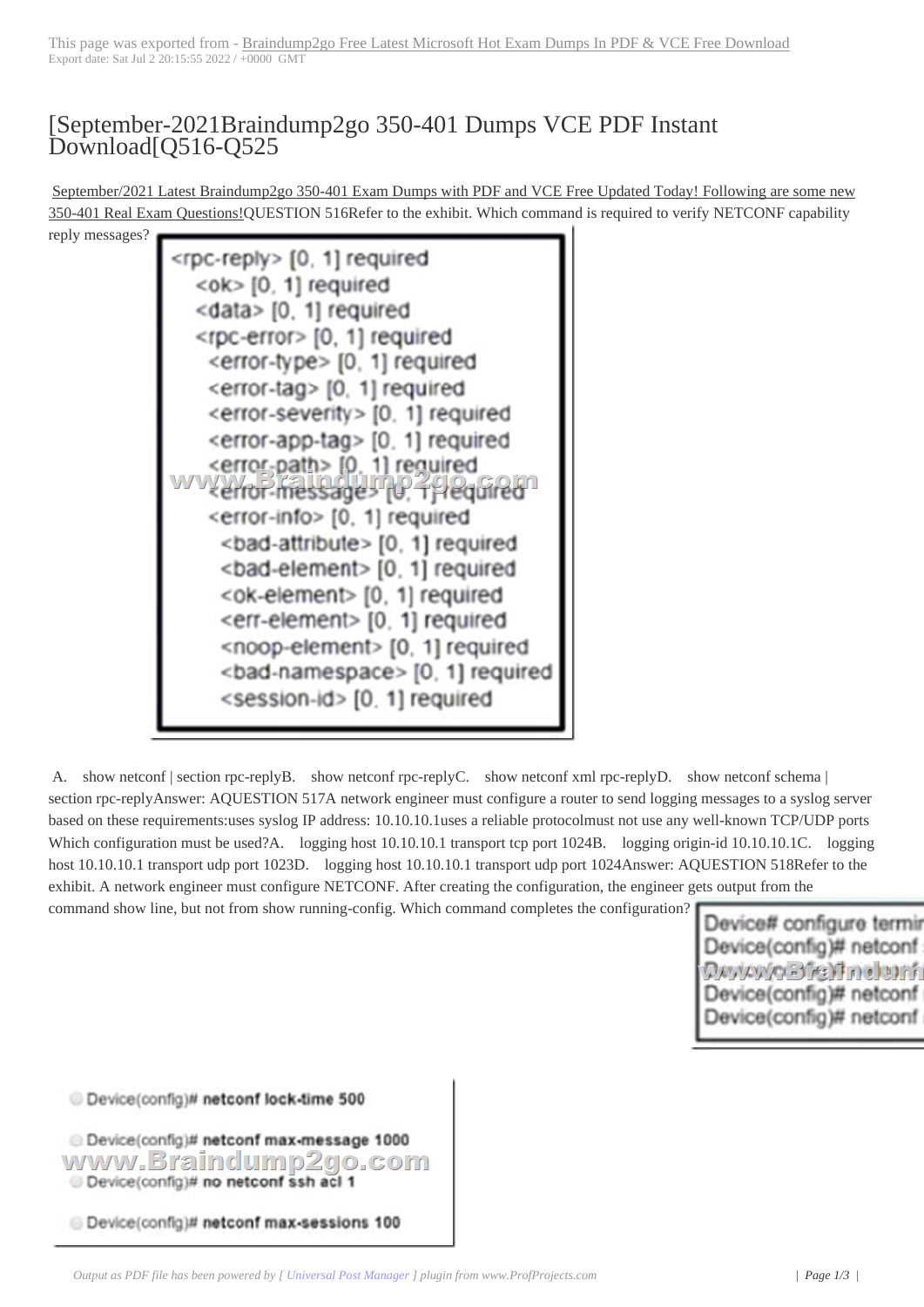A. Option AB. Option BC[. Option CD. Option DAnswer: CQUESTION 519An engineer is configuring a new S](https://www.symantecdumps.com/?p=11971)SID to present users with a splash page for authentication. Which WLAN Layer 3 setting must be configured to provide this functionally?A. CCKMB. WPA2 PolicyC. Local PolicyD. Web PolicyAnswer: CQUESTION 520An engineer must create an EEM script to enable OSPF debugging in the event the OSPF neighborship goes down. Which script must the engineer apply?

event systop pattern "%<br>action 1.0 cli command<br>action 2.0 cli command action 3.0 cli command action 4.0 syslog priority event manager applet E

event syslog pattern "%<br>action 1.0 cli command<br>action 2.0 cli command action 3.0 syslog priority clerk mith ge-6-plan event syslog pattern "%<br>action 1.0 cli command<br>action 2.0 cli command action 3.0 cli command action 4.0 syslog priority event manager applet E

event syslog pattern "%<br>action 1.0 cli command<br>action 2.0 cli command action 3.0 syslog priority

 A. Option AB. Option BC. Option CD. Option DAnswer: CQUESTION 521Refer to the exhibit. Router BRDR-1 is configured to receive the 0.0.0.0/0 and 172.17.1.0/24 network via BGP and advertise them into OSPF are 0. An engineer has noticed that the OSPF domain is receiving only the 172.17.1.0/24 route and default route 0.0.0.0/0 is still missing.Which configurating must engineer apply to resolve the problem?





 A. Option AB. Option BC. Option CD. Option DAnswer: DQUESTION 522AN engineer is implementing a route map to support redistribution within BGP. The route map must configured to permit all unmatched routes. Which action must the engineer perform to complete this task?A. Include a permit statement as the first entryB. Include at least one explicit deny statementC.